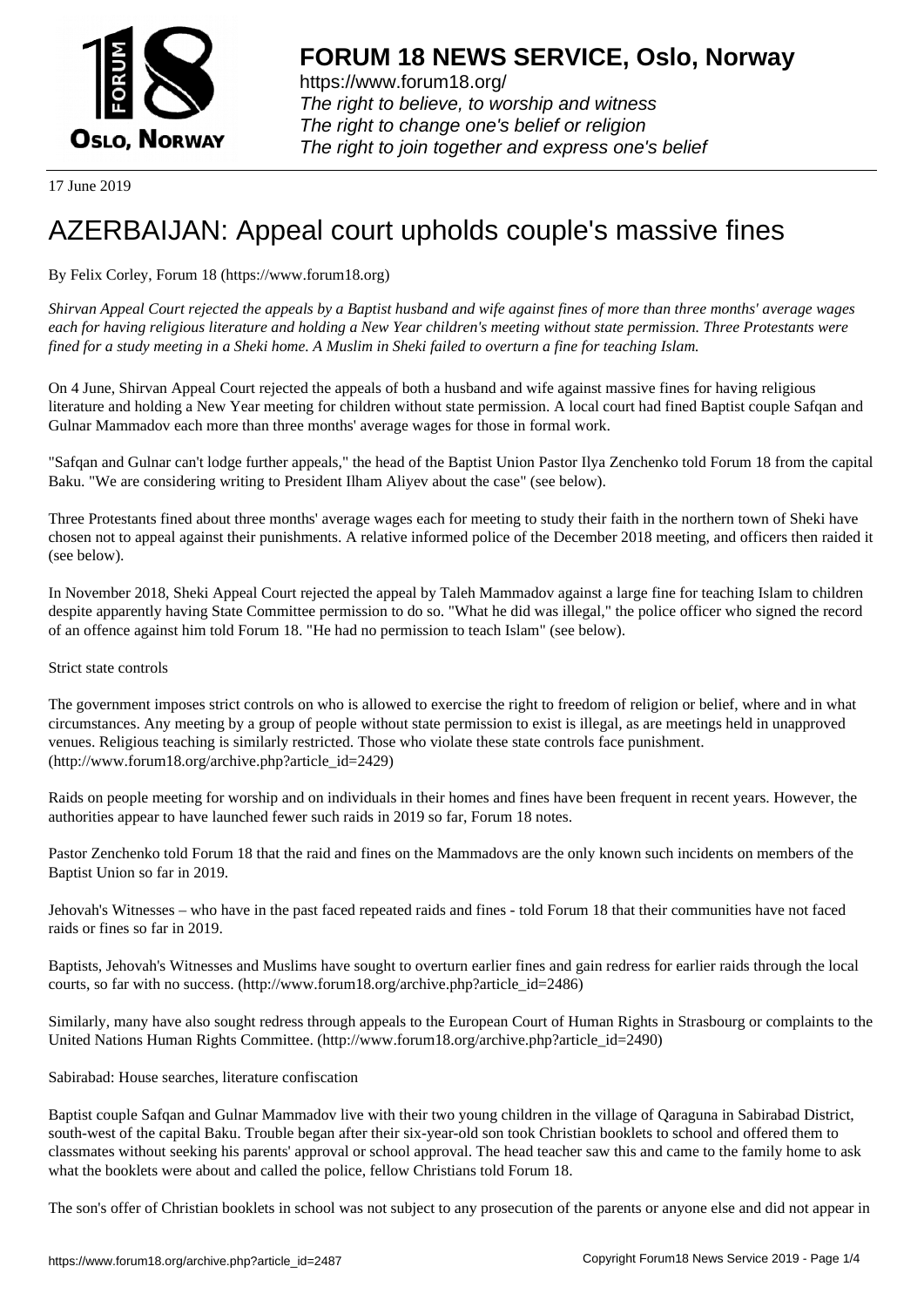A police officer summoned Gulnar Mammadova on 25 February, the day after her husband Safqan had left for several months' work in Georgia. She had to take her two young children with her. At the police station, officers asked her what religious "sect" she was from and where she had got the booklets.

After interrogating Gulnar Mammadova for about six hours, police brought her back home and searched it. Officers seized 106 books and booklets, including Bibles and New Testaments, as well as discs with Christian songs.

Police then asked about gift packages given out to 12 children and their parents at a gathering at the Mammadovs' home on 31 December 2018 to mark New Year, which contained sweets and a cartoon book about the birth of Jesus. The gift packages had been given out by Baptist Pastor Hafiz Bakhshaliyev, from the nearby city of Shirvan.

Qaraguna Police then summoned Pastor Bakhshaliyev. Officers questioned him for more than six hours and forcing him to write a statement. He wrote that all the books had undergone the compulsory state censorship and had the required permission from the State Committee.

Qaraguna Police then took Pastor Bakhshaliyev to a bus stop on the edge of Shirvan, where 12 police officers from Shirvan were waiting for him. Four of them accompanied him to his home, where they searched it and seized all the Christian literature they could find, including Bibles and New Testaments.

On 10 April, Police Major Shohrat Salmanov of Qaraguna Police drew up records of an offence against both Safqan and Gulnar Mammadov, relating to books they possessed and the December 2018 meeting in their home. The cases were then sent to court. Major Salmanov accused them of violating Administrative Code Article 451 and Article 515.0.3.

Article 451 punishes "Storing with the intention of sale or distribution, taking outside the place of production, or selling or distributing in any other way goods, products and informational material that should bear a control mark but do not have such a mark". Such items include alcohol, tobacco and religious literature.

Article 451 specifies a fine of 50 Manats per item for individuals (to a maximum of 5,000 Manats), 100 Manats per item for officials (to a maximum of 10,000 Manats), and 150 Manats per item for legal entities (to a maximum of 50,000 Manats). In addition, items without the stickers authorising sale are to be confiscated.

Article 515.0.3 punishes "clergy and members of religious associations holding special meetings for children and young people, as well as the organising or holding by religious bodies of organised labour, literary, or other clubs and groups unassociated with holding religious ceremonies" with fines for individuals of between 1,500 and 2,000 Manats.

Major Salmanov of Qaraguna Police insisted that he had simply drawn up the records of an offence after the police investigator had studied the cases. Asked on 7 June why the Mammadovs had been fined simply for having religious literature and meeting with others, the officer told Forum 18: "They know what they did." But he added: "I didn't know they had been fined."

Sabirabad: Two large fines, appeals fail

On 16 April, Judge Nuraddin Bagirov of Sabirabad District Court heard the cases against both Safqan and Gulnar Mammadov. He found them both guilty of violating Administrative Code Article 451 and Article 515.0.3.

Judge Bagirov fined both husband and wife 1,500 Manats each, according to the decisions seen by Forum 18. The fine on each represents more than three months' average wages for those in formal work.

"The court decision is completely contrary to the laws of Azerbaijan," one local Christian familiar with the case complained about Judge Bagirov's decision. "This once again proves that the case was falsified and ordered by State Committee representatives."

Both Safqan and Gulnar Mammadov appealed to Shirvan Appeal Court. However, on the afternoon of 4 June, Judge Rafiq Jafarov rejected Gulnar Mammadova's appeal. Later the same afternoon, Judge Ismayil Ahmadov similarly rejected Safqan Mammadov's appeal, according to court records.

"The court hearing lasted only 10 minutes and issued an unfair decision," a Christian close to the case noted after the decision.

"Safqan and Gulnar can't lodge further appeals," the head of the Baptist Union Pastor Ilya Zenchenko told Forum 18 from Baku on 14 June. "We are considering writing to President Ilham Aliyev about the case."

Pastor Zenchenko believes the police and the State Committee for Work with Religious Organisations (to whom he gave a copy of the initial court decisions) have failed to take the decisions they need to. "It's the State Committee's job to resolve problems between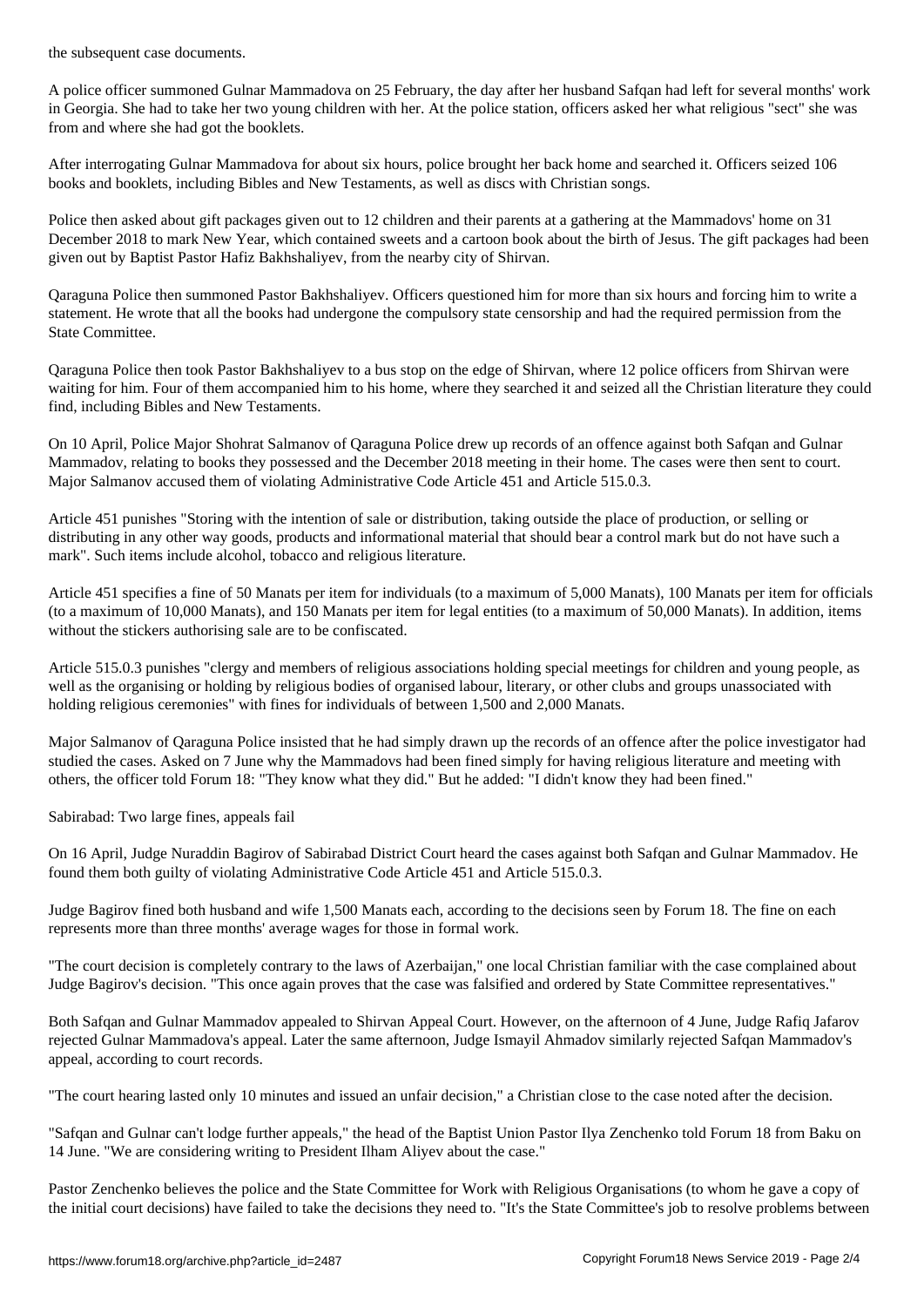Javanshir Bahramov, the State Committee official for the region including Sabirabad, repeatedly put the phone down on 17 June as soon as Forum 18 asked why the Mammadov couple had been fined for having religious books and inviting parents and children to their home at New Year.

Sheki: Three Protestants fined for religious study meeting

Three Protestants fined about three months' average wages each for meeting to study their faith in the northern town of Sheki have chosen not to appeal against their punishment, Christians familiar with the case told Forum 18.

Police arrived at the home of one of the three in mid-December 2018 after a relative informed them that the three Protestants were holding a religious study meeting. Records of an offence were drawn up against Samir Ismayilov, Ismat Azizov and Jalil Rahimli. All were accused of violating Administrative Code Article 515.0.3.

Article 515.0.3 punishes "clergy and members of religious associations holding special meetings for children and young people, as well as the organising or holding by religious bodies of organised labour, literary, or other clubs and groups unassociated with holding religious ceremonies" with fines for individuals of between 1,500 and 2,000 Manats.

Sheki District Court found all three guilty in separate hearings, Ismayilov on 19 December 2018, Azizov and Rahimli on 3 January 2019, according to court records. The Judges fined each of the three Protestants 1,500 Manats, about three months' average wages for those in formal work. The three paid the fines, choosing not to appeal.

Officials in the office of Taleh Abdullayev, the Sheki representative of the State Committee, refused to put Forum 18 through to him on 12 June, would not discuss anything and put the phone down.

Sheki: Fined for teaching Islam to children

On 15 November 2018, Judge Imanverdi Shukurov of Sheki Appeal Court rejected the appeal by Taleh Mammadov against a large fine for teaching Islam to children, according to the decision seen by Forum 18.

On 15 October 2018, Judge Kamran Suleymanov of Sheki District Court had found Mammadov guilty of violating Administrative Code Article 515.0.3. The Judge had fined him 1,500 Manats.

Article 515.0.3 punishes "clergy and members of religious associations holding special meetings for children and young people, as well as the organising or holding by religious bodies of organised labour, literary, or other clubs and groups unassociated with holding religious ceremonies" with fines for individuals of between 1,500 and 2,000 Manats.

Mammadov was punished for teaching Islam to children, although he had earlier had approval for this from the local Qazi with the consent of the State Committee for Work with Religious Organisations. Major Qudrat Rasulov, Head of Sheki City Police, drew up a record of an offence against him on 30 September 2018.

Mammadov told the appeal court that he had stopped teaching Islam for three months but that the State Committee had given him permission to resume.

Major Rasulov insisted that Mammadov had been fined by the court, not by him. "What he did was illegal," he told Forum 18 from Sheki on 11 June 2019. "He had no permission to teach Islam." Asked why Mammadov needed such permission, Major Rasulov responded: "He must submit to our law." He then put the phone down.

Officials in the office of Taleh Abdullayev, the Sheki representative of the State Committee, refused to put Forum 18 through to him on 12 June, would not discuss anything and put the phone down. (END)

Full reports on freedom of thought, conscience and belief in Azerbaijan (http://www.forum18.org/archive.php?query=&religion=all&country=23)

For more background, see Forum 18's Azerbaijan religious freedom survey (http://www.forum18.org/archive.php?article\_id=2429)

Forum 18's compilation of Organisation for Security and Co-operation in Europe (OSCE) freedom of religion or belief commitments (http://www.forum18.org/archive.php?article\_id=1351)

Follow us on Twitter @Forum\_18 (http://twitter.com/forum\_18)

Follow us on Facebook @Forum18NewsService (http://www.facebook.com/Forum18NewsService)